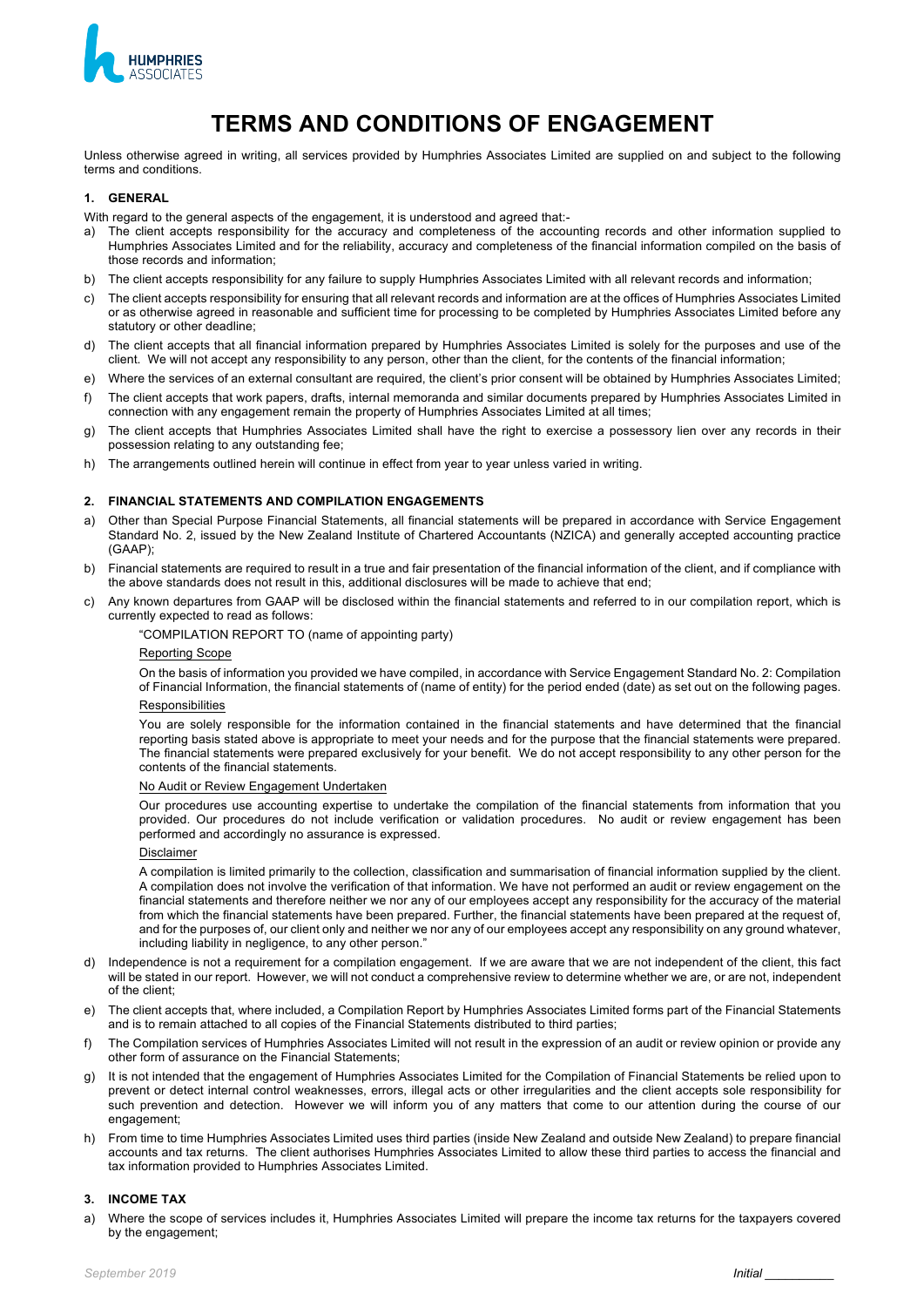

- b) Humphries Associates Limited will check all income tax Assessments, Statements of Account and Notices of Proposed Adjustment received during the year and where objections are required, lodge them on the client's behalf. **Note**: Unless stated otherwise, work on Objections and Notices of Proposed Adjustment are not covered by the fee in any Fixed Price Agreement;
- c) Humphries Associates Limited will advise the client of all income tax payments due during the year;
- d) Unless specifically advised in writing that a deduction is permissible or that income is not assessable, the client accepts responsibility for all deductions made and income declared in determining taxable income in the client's returns;
- e) The client accepts responsibility for the payment of all income tax by the due dates together with any use-of-money interest, late filing fees and additional tax;
- f) The client accepts responsibility for the content of the income tax returns.

# **4. GOODS AND SERVICES TAX**

- a) Where the scope of services includes it, Humphries Associates Limited will prepare GST returns in the months in which they are due and forward them to the client for payment and furnishing with the Inland Revenue Department;
- b) The GST returns prepared will be based on information provided by the client, and Humphries Associates Limited will not be held responsible for incomplete or erroneous information provided by the client. **Note:** Unusual or one-off transactions should be specifically advised to Humphries Associates Limited, preferably before they occur;
- c) Humphries Associates Limited will check all GST Assessments and Statements of Account received during the year and where objections are required, lodge them on the client's behalf. **Note**: Unless stated otherwise, work on objections is not covered by the fee in any Fixed Price Agreement;
- d) Humphries Associates Limited will advise the client of all GST payments due during the year;
- e) The client accepts responsibility for keeping appropriate records to support GST returns, and ensuring payments of GST are made by the due dates together with any use-of-money interest, late filing fees and additional tax;
- f) The client authorises Humphries Associates Limited to sign GST returns on their behalf in the unavoidable circumstance of the client not being available to sign.

#### **5. FRINGE BENEFIT TAX**

- a) Where the scope of services includes it, Humphries Associates Limited will prepare FBT returns in the months in which they are due and forward them to the client for payment and furnishing with the Inland Revenue Department;
- b) Humphries Associates Limited will check all FBT Assessments and Statements of Account received during the year and where objections are required, lodge them on the client's behalf. **Note**: Unless stated otherwise, work on objections is not covered by the fee in any Fixed Price Agreement;
- c) Humphries Associates Limited will advise the client of all FBT payments due during the year;
- d) The client accepts responsibility for ensuring all relevant information including changes to benefits provided are at the offices of Humphries Associates Limited in sufficient time for processing to be completed by Humphries Associates Limited before the due date of each return;
- e) The client accepts responsibility for ensuring payments of FBT are made by the due dates together with any use-of-money interest, late filing fees and additional tax.

#### **6. STATUTORY RECORDS (Companies only)**

- a) Where the scope of services includes it, Humphries Associates Limited will prepare the Annual Return and annual minutes and maintain the relevant statutory registers e.g. share register, interests register;
- b) The client accepts the responsibility for advising Humphries Associates Limited of all relevant matters and information requiring disclosure such as a director's interest in a contract with the company or use of company information not otherwise available to him/her;
- c) The client will advise proposed shareholding changes to Humphries Associates Limited in advance in order that any unintended taxation consequences can be identified and mitigated;
- d) The client accepts responsibility for statutory records maintenance where the registered office is not at the premises of Humphries Associates Limited and when the scope of services do not include statutory records maintenance as set out in Clause 6 a).

#### **7. MATTERS NOT COVERED**

The obligations of Humphries Associates Limited are limited to those matters specified in the Engagement Letter and/or Fixed Price Agreement unless otherwise agreed in writing. In particular, the client is responsible for the adequacy of their own insurance and ACC covers.

#### **8. FEES**

- a) Where a Fixed Price Agreement has been agreed to fees will be in accordance with the Fixed Price Agreement and any variation thereto;
- b) All other work will be subject to a separate fee plus disbursements and GST;
- c) Where the services of an external consultant have been engaged, the cost will be charged as a disbursement.

#### **9. PAYMENT TERMS**

The undertaking by Humphries Associates Limited to perform the work agreed to is based on the client keeping the account with Humphries Associates Limited current at all times. For the account to be "current", payment of all fees must be received in the manner and by the date specified in any Fixed Price or other Agreement and any variation thereto and where no Fixed Price or other Agreement has been entered into payment must be received in the offices of Humphries Associates Limited **within 7 days of invoice date**. Failure to do so may result  $in:$ 

- i. work not being performed on time; and/or
- ii. a charge for interest on overdue accounts; and/or
- iii. the exercise of a possessory lien on records.